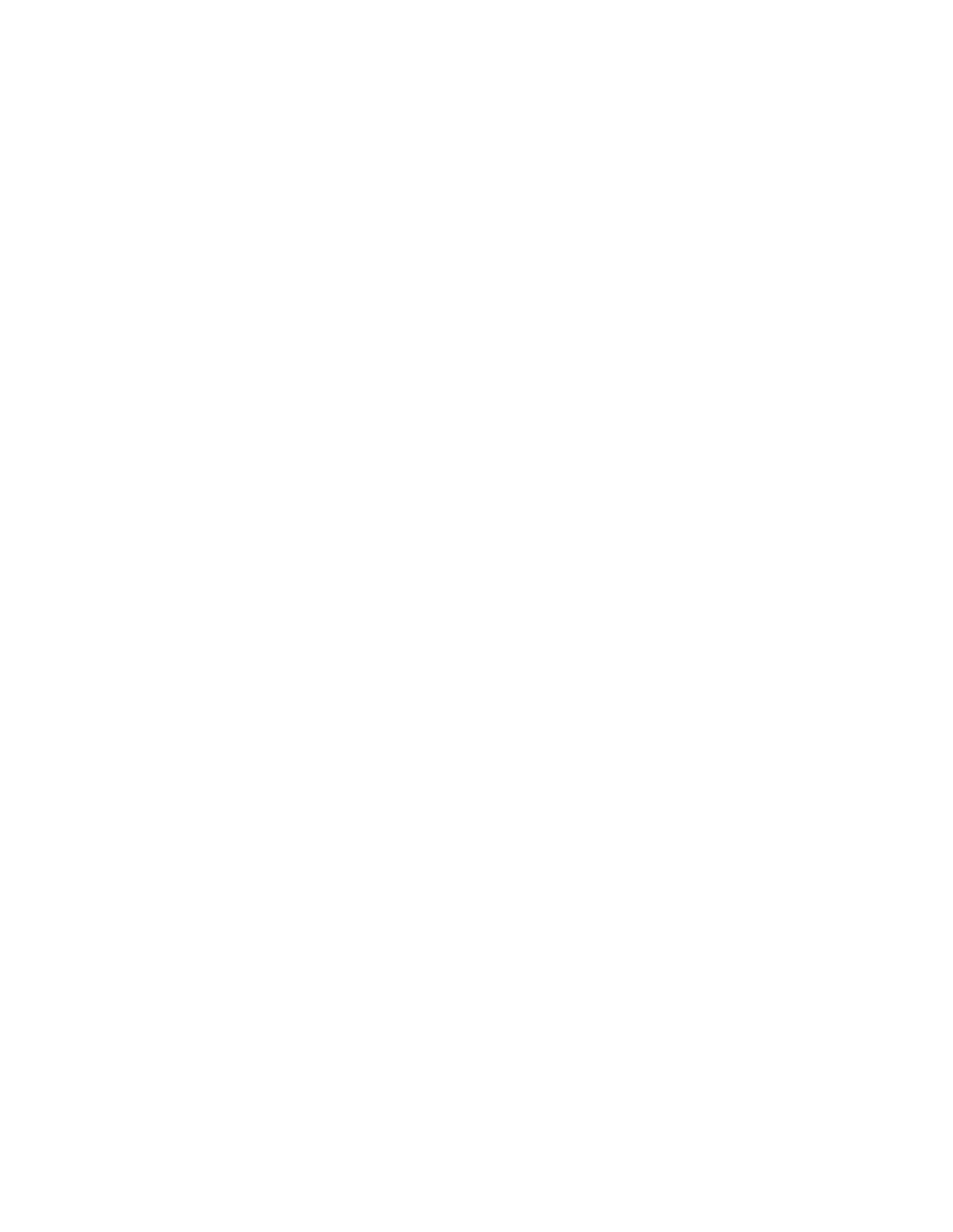### c. The choices I make that have eternal rewards (that is, motivated by the Holy Spirit) always require a measure of faith, and include a perception of risk. *Someone has said, "Don't ask if something is possible, but rather ask, 'Is it God's will?', because if it is God's will, He will make it possible".*

2 Cor 4:16-18 … we do not give up.… For our momentary light affliction is producing for us an absolutely incomparable eternal weight of glory. **So we do not focus on what is seen, but on what is unseen**. For what is seen is temporary, but **what is unseen is eternal**.

Gal 3:11 … the righteous will **live by faith**.

Heb 11:6 … **without faith it is impossible to please God**…

1 Peter 1:6-7 … now for a short time you have had to struggle in various trials **so that the genuineness of your faith**—more valuable than gold, which perishes though refined by fire—may result in praise, glory, and honor at the revelation of Jesus Christ.

## d. Choices based on faith may result in sacrifice and/or suffering. There is a price for obedience to His will. Trials ought not to be viewed as an enemy.

Luke 21:1-4 He looked up and saw the rich dropping their offerings into the temple treasury. He also saw a poor widow dropping in two tiny coins. "I tell you the truth," He said. "This poor widow has put in more than all of them. For all these people have put in gifts out of their surplus, but **she out of her poverty has put in all she had to live on**."

Heb 5:8 Though He was God's Son, **He learned obedience through what He suffered**. James 1:2-4 Consider it a great joy, my brothers, whenever you experience various trials, knowing that **the testing of your faith produces endurance**. But endurance must do its complete work, **so that you may be mature and complete**, lacking nothing.

# 4. Criteria - Four factors to consider in making right choices:

# a. The Word of God: Does the Bible say something specific about the matter, or present principles related to it?



Psalm 119:105 Your word is **a lamp** for my feet and **a light** on my path.

- 2 Timothy 3:16-17 All Scripture is inspired by God and is profitable **for teaching**, **for rebuking**, **for correcting**, **for training** in righteousness, so that the man of God may be complete, equipped for every good work.
- 1 Thess 5:16-18 Rejoice always! Pray constantly. Give thanks in everything, for **this is God's will for you** in Christ Jesus.
- 1 Thess 4:3-5 For **this is God's will**, your sanctification: that you abstain from sexual immorality, so that each of you knows how to control his own body in sanctification and honor, not with lustful desires, like the Gentiles who don't know God.

Hebrews 4:12 For the word of God is living and effective and sharper than any double-edged sword, penetrating as far as the separation of soul and spirit, joints and marrow. It is able **to judge the ideas and thoughts of the heart**.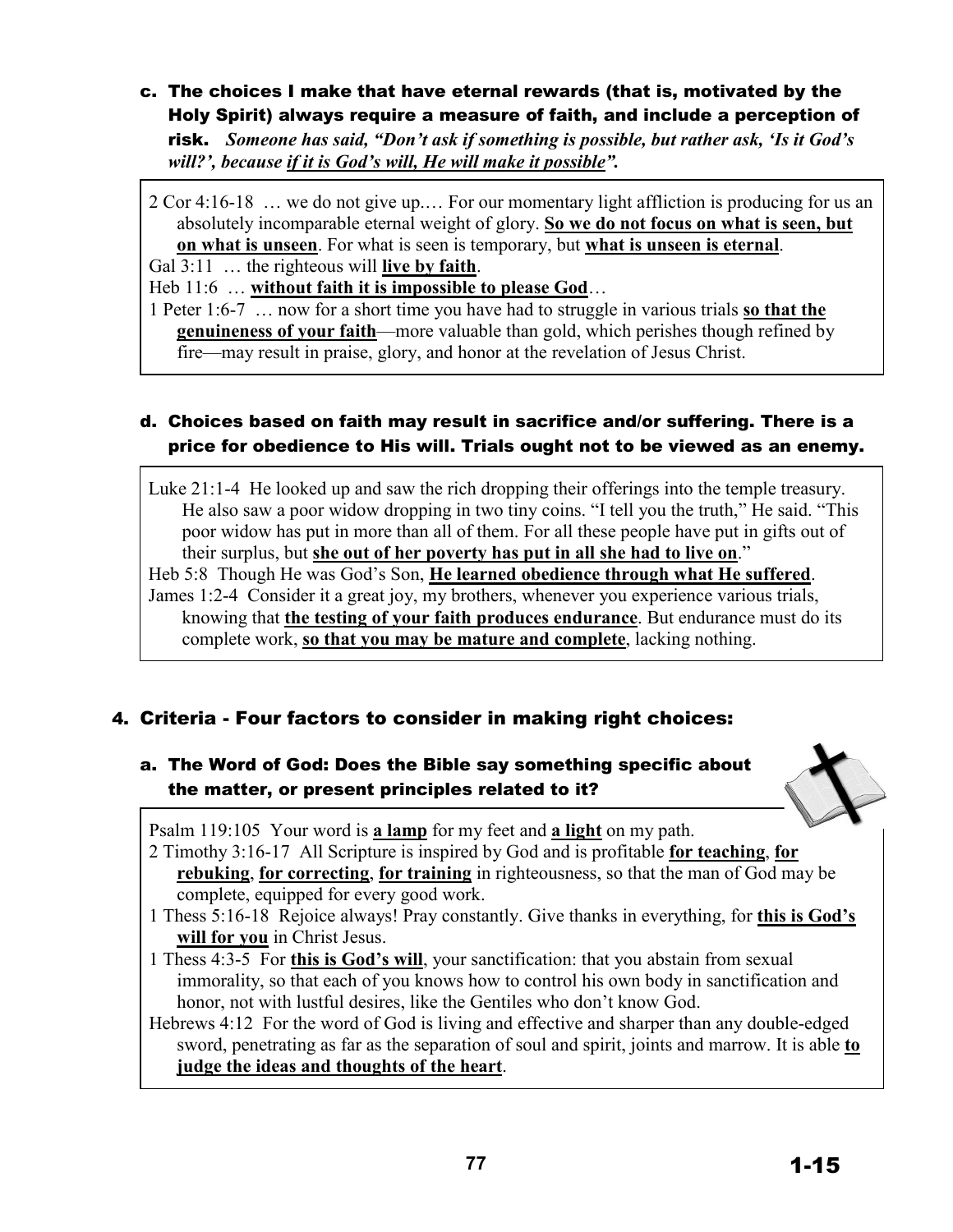#### b. The Peace of God: Do I have God's peace?

Galatians 5:22-23 But the fruit of the Spirit is love, joy, **peace**, patience, kindness, goodness, faith, gentleness, self-control. Against such things there is no law.

Colossians 3:15 And let the peace of the Messiah, … **control your hearts** *(that is: "act as an umpire")*. Be thankful.

Philippians 4:6-7 **Don't worry about anything**, but **in everything**, through prayer and petition with thanksgiving, let your requests be made known to God. And **the peace of God**, which surpasses every thought, **will guard your hearts and minds** in Christ Jesus.

CAUTION: "Feelings" and "desires" may be deceptive. My natural tendency is to be independent rather than to follow His direction. I must be honest with myself! It is often helpful to ask myself (and God), "Would this be pleasing to God?"

Proverbs 16:2 **All a man's ways seem right to him**, but the LORD evaluates the motives. Proverbs 28:26 **The one who trusts in himself is a fool**, but one who walks in wisdom will be

safe.

Jeremiah 17:9 **The heart** is more **deceitful** than anything else, and **incurable**—who can understand it?

Galatians 5:17 For the flesh desires what is against the Spirit, and the Spirit desires what is against the flesh; **these are opposed** to each other, so that you don't do what you want.

#### CAUTION: I need to confess any known sin.

Psalm 66:18 **If I had been aware of malice in my heart, the Lord would not have listened**. Proverbs 28:9 Anyone who turns his ear away from hearing the law—**even his prayer is detestable**.

Proverbs 28:13 **The one who conceals his sins will not prosper**, but whoever confesses and renounces them will find mercy.

James 4:3 You ask and don't receive **because you ask with wrong motives**, so that you may spend it on your evil desires.

1 John 1:5-10 Now this is the message we have heard from Him and declare to you: God is light, and **there is absolutely no darkness in Him**. If we say, "We have fellowship with Him," yet we walk in darkness, we are lying and are not practicing the truth. But if we walk in the light as He Himself is in the light, we have fellowship with one another, and the blood of Jesus His Son cleanses us from all sin. **If we say, "We have no sin," we are deceiving ourselves**, and the truth is not in us. **If we confess our sins**, He is faithful and righteous to forgive us our sins and to cleanse us from all unrighteousness. If we say, "We don't have any sin," we make Him a liar, and His word is not in us."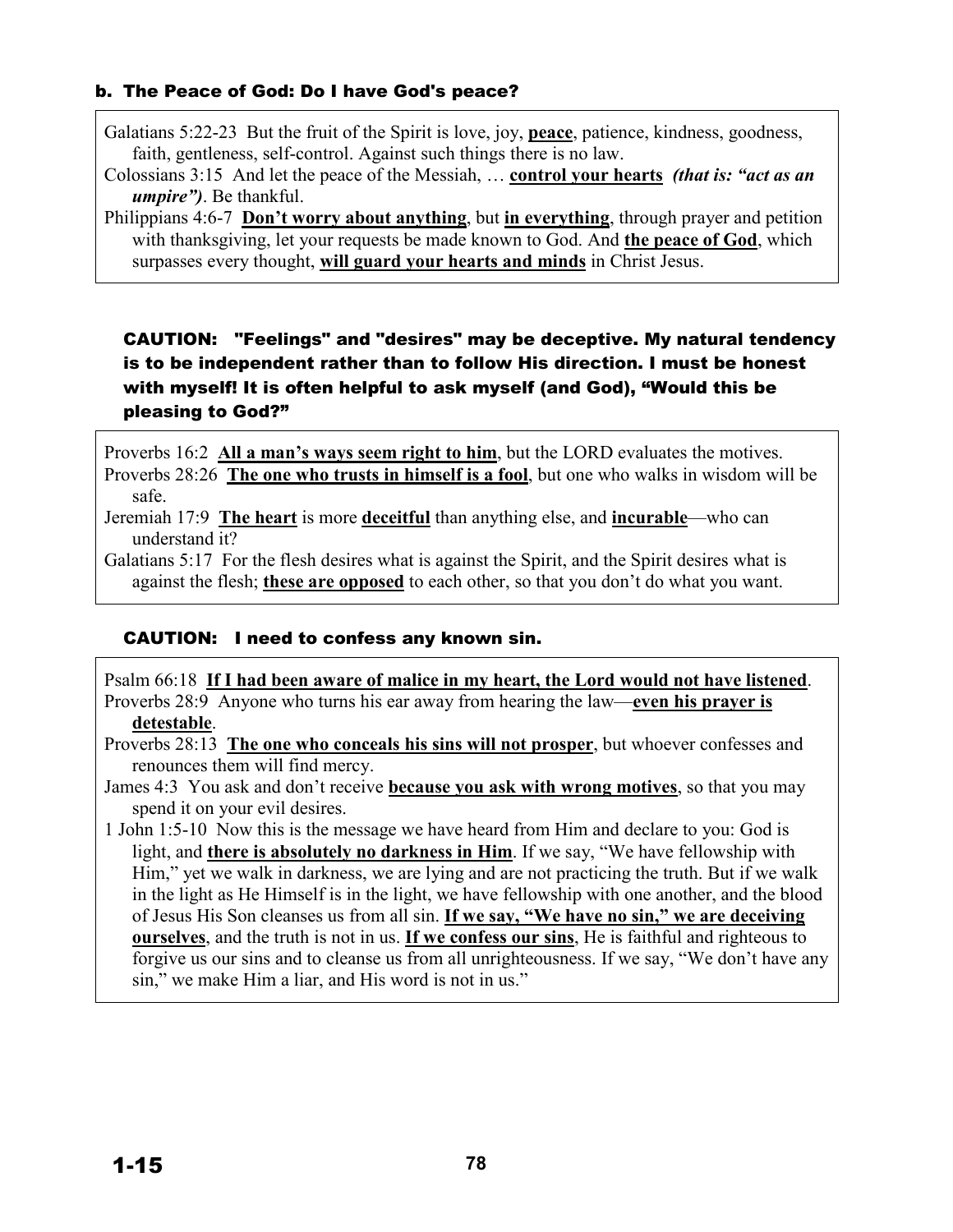- c. Circumstances: There is really only "One Circumstance" and that is God. Are circumstances suitable? Are doors opening or closing?
	- Finances? (Caution: If not used carefully, credit cards (and debt) can be a hindrance to God's freedom to use finances as a tool to guide me.)
	- Is the obstacle (problems) I am experiencing a "Trial" or a "Direction?"

The path of least resistance may not be God's will. Difficulties or suffering do not necessarily prove that I am not in the center of God's will any more than material and comfort blessings prove that I am in the center of His will.

- 2 Corinthians 1:8-9 (*Paul*) … we were completely overwhelmed—beyond our strength—so that we even despaired of life. Indeed, we personally had a death sentence within ourselves, **so that we would not trust in ourselves but in God** who raises the dead.
- 2 Corinthians 11:24-28 *(Paul, in the center of God's will)* Five times I received 39 lashes from Jews. Three times I was beaten with rods by the Romans. Once I was stoned by my enemies. Three times I was shipwrecked. I have spent a night and a day in the open sea. On frequent journeys, I faced dangers from rivers, dangers from robbers, dangers from my own people, dangers from the Gentiles, dangers in the city, dangers in the open country, dangers on the sea, and dangers among false brothers; labor and hardship, many sleepless nights, hunger and thirst, often without food, cold, and lacking clothing. Not to mention other things, there is the daily pressure on me: my care for all the churches.

## d. Spiritual counsel: I should seek godly and wise counsel. (My spouse may also "balance" me.)

Proverbs 1:5 A wise man will listen and increase his learning, and **a discerning man will obtain guidance**.

Proverbs 12:15 A fool's way is right in his own eyes, but **whoever listens to counsel is wise**.

Proverbs 15:22 Plans fail when there is no counsel, but **with many advisers they succeed**. Proverbs 19:20 **Listen to counsel and receive instruction so that you may be wise** later in life.

### CAUTION: Counsel can be wrong.

Job 2:9 His *(Job's)* wife said to him, "Do you still retain your integrity? Curse God and die!" Job 42:7 … He *(The LORD)* said to Eliphaz the Temanite: "I am angry with you and your two friends, for **you have not spoken the truth about Me**, as My servant Job has." (See also: 1 Kings 13:1-26)